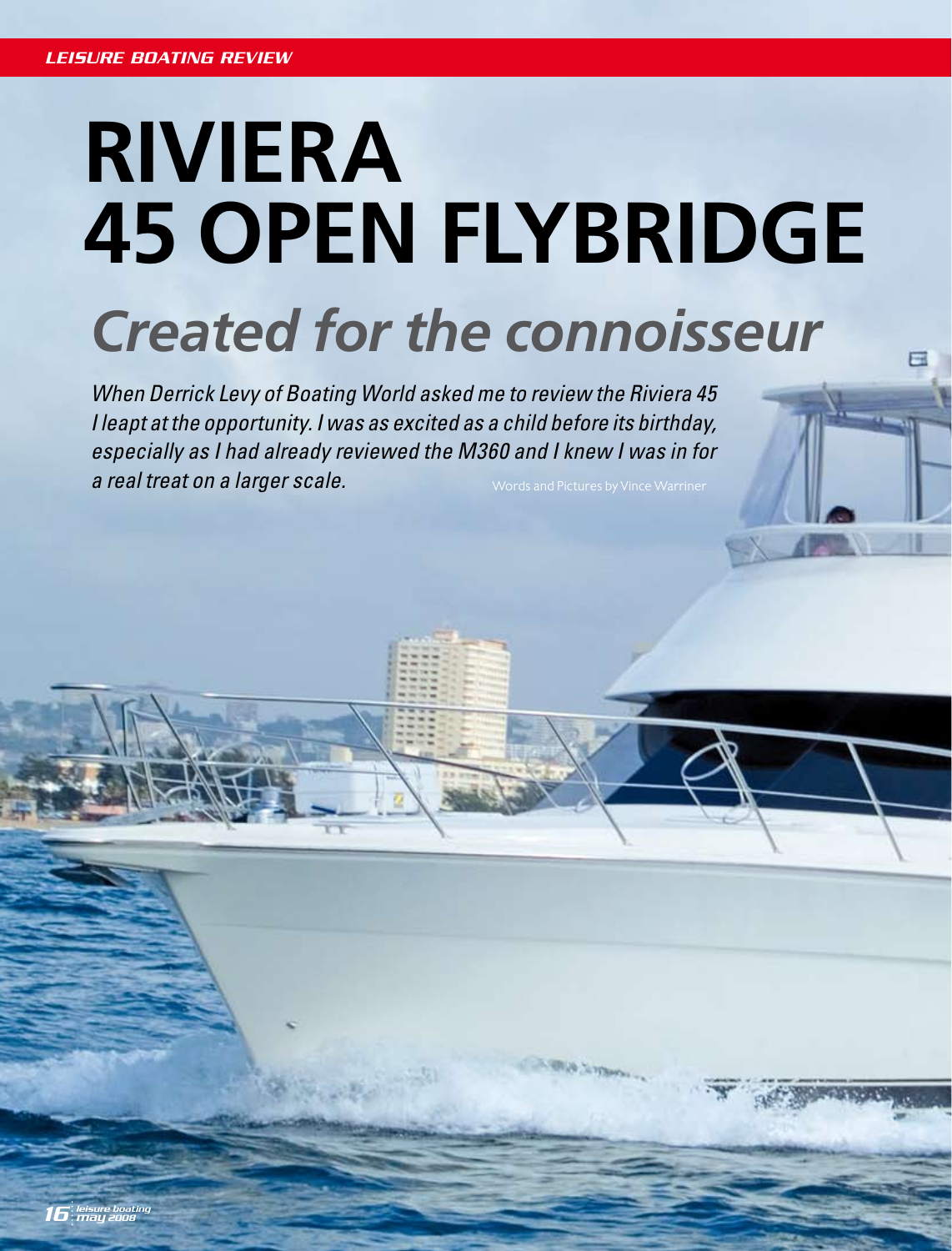

Im-house skipper, met me<br>
at the entrance to the walk-<br>
on moorings at Durban's<br>
Point Yacht Club. He had secured an in-house skipper, met me at the entrance to the walkon moorings at Durban's exclusive spot in front of the Marina area for the Riviera 45, and there she floated, resplendent on the water and sparkling in the early morning sunshine. Also coming along for the ride was a potential customer and his family from Port Shepstone, and their excitement was tangible.

# Conditions for test

Considering it had rained overnight, the day dawned not too badly, and although it was overcast, the sun shone through from time to time. There was a very light south easterly wind so the sea was relatively calm with a half metre swell that grew to 1.5 m when we headed out into the Indian Ocean.

# General impression

The lines of the 45 are stately to say the least. From the flared high bow with its long sweeping bow rail curving down to the aft deck complete with swim platform to the eye-catching, practical flybridge above, you have one impressively big boat. In fact she is 15.62 m long (including swim platform and bow roller) with a beam of 4.80 m. The minute you set foot on the teak deck, you know you have stepped onto a luxuriously safe craft offering a world of adventure and possibilities.

# Launching

Having been shipped from the factory in Australia to Richards Bay, it had been Duncan's task to bring her down the coast to Durban, so he'd launched her before. For this review it took only 20 minutes to untie the covers, switch on the air conditioner, start the engine, remove mooring lines and bring in the fenders. Using a bow thruster controlled from the helm (this is a must for a boat of this size in congested mooring space where skilful manoeuvring is required)  $\triangleright$ we were soon on our way.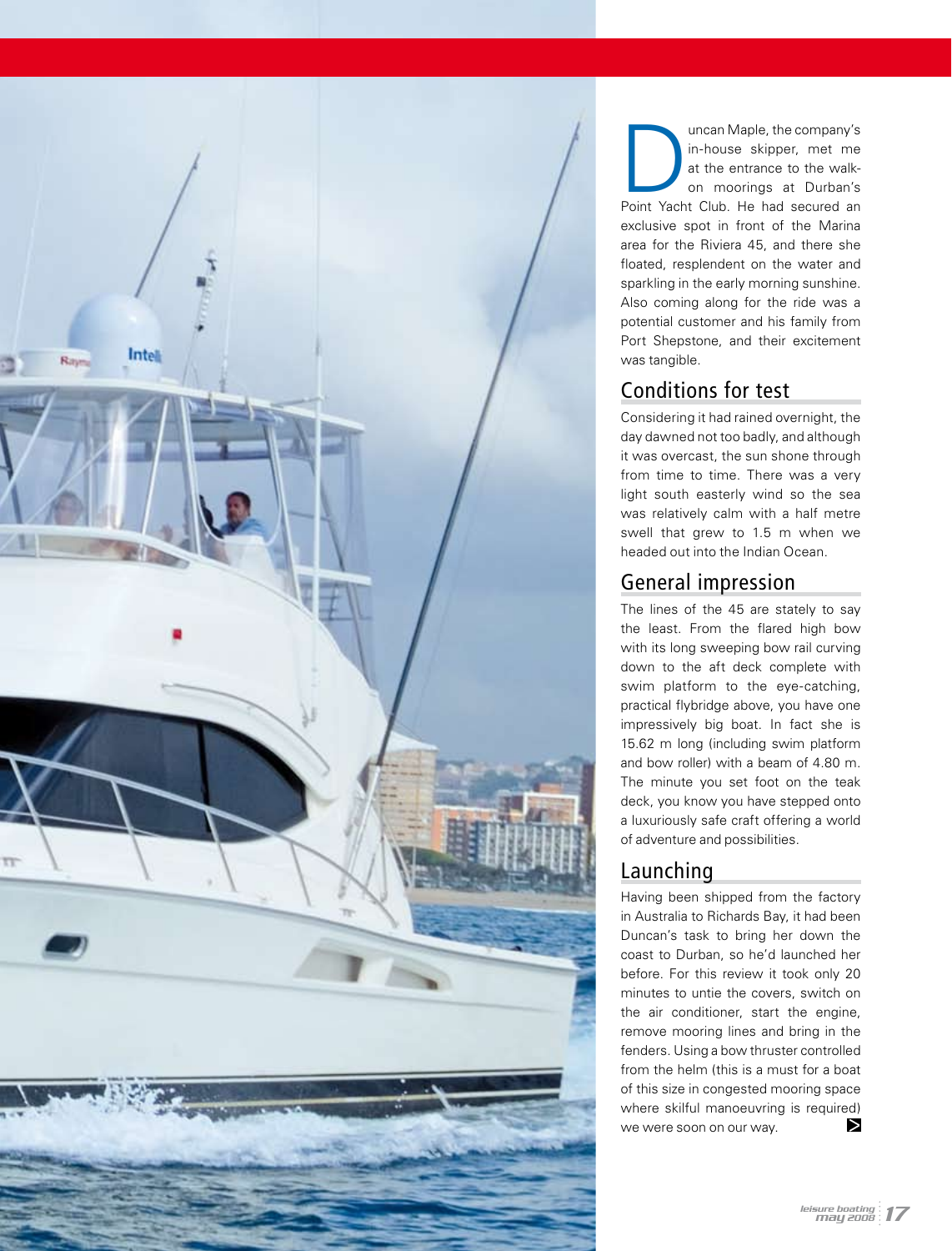*LEISURE BOATING REVIEW*



Extended bowsprit with anchor, chain and electric winch. A good spot for privacy.

## Deck layout

No single feature makes the 45 such a remarkable boat, it's a combination of many, but I'll cover as many as space will allow. On the deck, an anchor locker with a rope and chain divider houses a 27 kg anchor which is accessed from around the walkway sides or from hatches on deck. An anchor winch easily operated by up-and-down foot switches is powered from the helm. There is a wash-down tap next to the anchor locker.



State-of-the-art electronics, including controls and autopilot, in the high helm station.

The moulded non-skid gelcoat deck surfaces are enhanced by gleaming 316 stainless steel fittings including the bow rail, bow roller, eight cleats, two fairleads aft and two pop-up cleats for fenders. There are three deck hatches allowing light into the cabins and four fender-holders fitted to the bow rail. Port and starboard rails above the cockpit window offer safe passage to the forward deck, and the surrounding rub rail in white PVC also has an attractive stainless steel insert for additional strength.



Entertainers' delight in the spacious cherry wood-finished saloon featuring 32" LCD screen and fold-out table.

# Saloon and galley

The saloon is striking in its spaciousness. Headroom is generous and the layout with its contemporary fittings and furnishings is well planned. The combination of large, uniquelyshaped tinted windows, handcrafted timberwork and rich leather seating invites you to sit down, enjoy the view and indulge yourself in stylish relaxation. To add to your comfort two 10 000 BTU air conditioning (and heating) units are available at the flick of a switch. What a welcome relief this was from Durban's muggy humidity.

The beautifully rich brown Amtico flooring throughout delights the eye and complements the high-gloss cherry wood tables, cupboards and drawers, which open up to endless hidden surprises from a fridge and freezer, storage for glasses, mugs and liquor bottles to switch boxes, rubbish bins, and importantly, the dishwasher.

There is even a neat spot for storing fishing rods. The overall ambience is one of sheer luxury yet absolute practicality.

To top it all you can relax on the L-shaped couch and watch a movie on the 32" LCD screen or pop your iPod into the compatible five-speaker sound system. What a blast! Or maybe you'd prefer a game of cards at the table which folds into different sizes.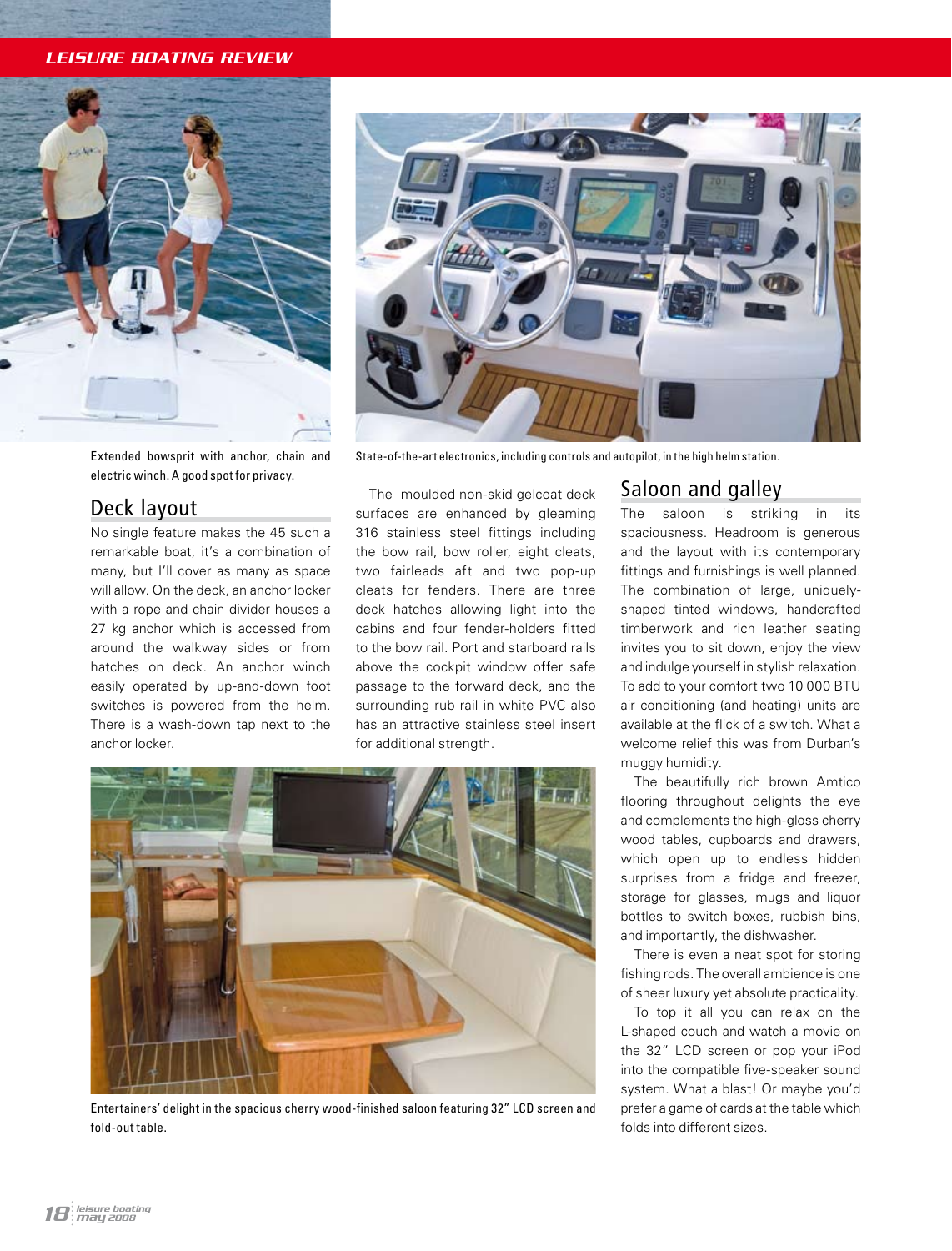A major feature is the hinged hopper window between the aft deck and the saloon, and even with the saloon door open there is no engine noise (nor are there fumes), thanks to the underwater exhaust system.

# **Cockpit**

This is the place to be on a beautiful day! A fighting chair (with removeable cushions) with rod holders for big gamefish like marlin or sailfish is the main feature here. Stairs to the flybridge feature moulded teak treads, a stainless steel handrail and a lockable hatch. There is a refrigerated cooler box port side with top-loading lid and gas strut.

Engine room access is via a lockable cockpit floor hatch. A 170-litre fish hatch lies to one side of the fighting chair and a 170-litre storage bin to the other. There is a live-bait well at the transom and the transom door opens onto the large swim platform. Rod holders are conveniently positioned, as is the stainless steel flybridge rail with its six stainless steel rod holders.

# "even with the saloon door open there is no engine noise"

## **Cabins**

The three cabins are well-appointed with quality finishes, and natural lighting is a feature throughout. Storage space is at a premium and there are plenty of drawers and lockers for keeping non-essentials out of sight. The two bathrooms are practical with inlaId porcelain sinks, frameless shower doors and Vacuflush toilets.

The cabins have air conditioning, and the high-quality Amtico wooden flooring further enhances the overall appeal. Both the port and master staterooms feature 15" LCD TVs and 12-volt DVD players.

The cabins sleep six and the master cabin features a queen-sized bed.  $\sum$ 



Comfortable fighting chair with removeable cushions, rod holders and foot rest – to haul in "the big one"



Relax in the air conditioned, luxury stateroom with natural lighting from the hatch above.